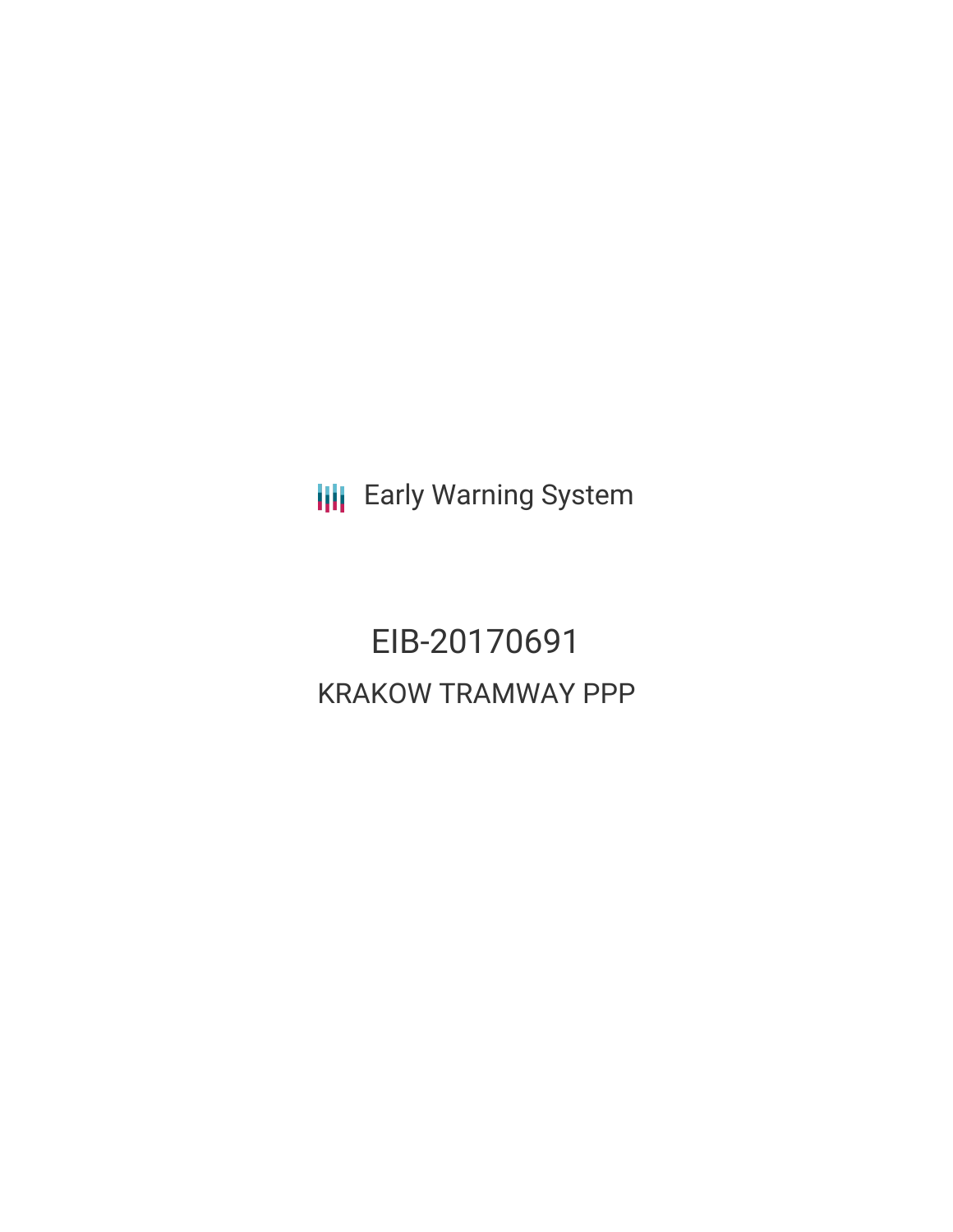# **Quick Facts**

| <b>Countries</b>               | Poland                         |
|--------------------------------|--------------------------------|
| <b>Financial Institutions</b>  | European Investment Bank (EIB) |
| <b>Status</b>                  | Approved                       |
| <b>Bank Risk Rating</b>        | U                              |
| <b>Voting Date</b>             | 2020-07-15                     |
| <b>Borrower</b>                | THE CITY OF KRAKOW             |
| <b>Sectors</b>                 | Transport                      |
| <b>Investment Type(s)</b>      | Loan                           |
| <b>Investment Amount (USD)</b> | $$38.24$ million               |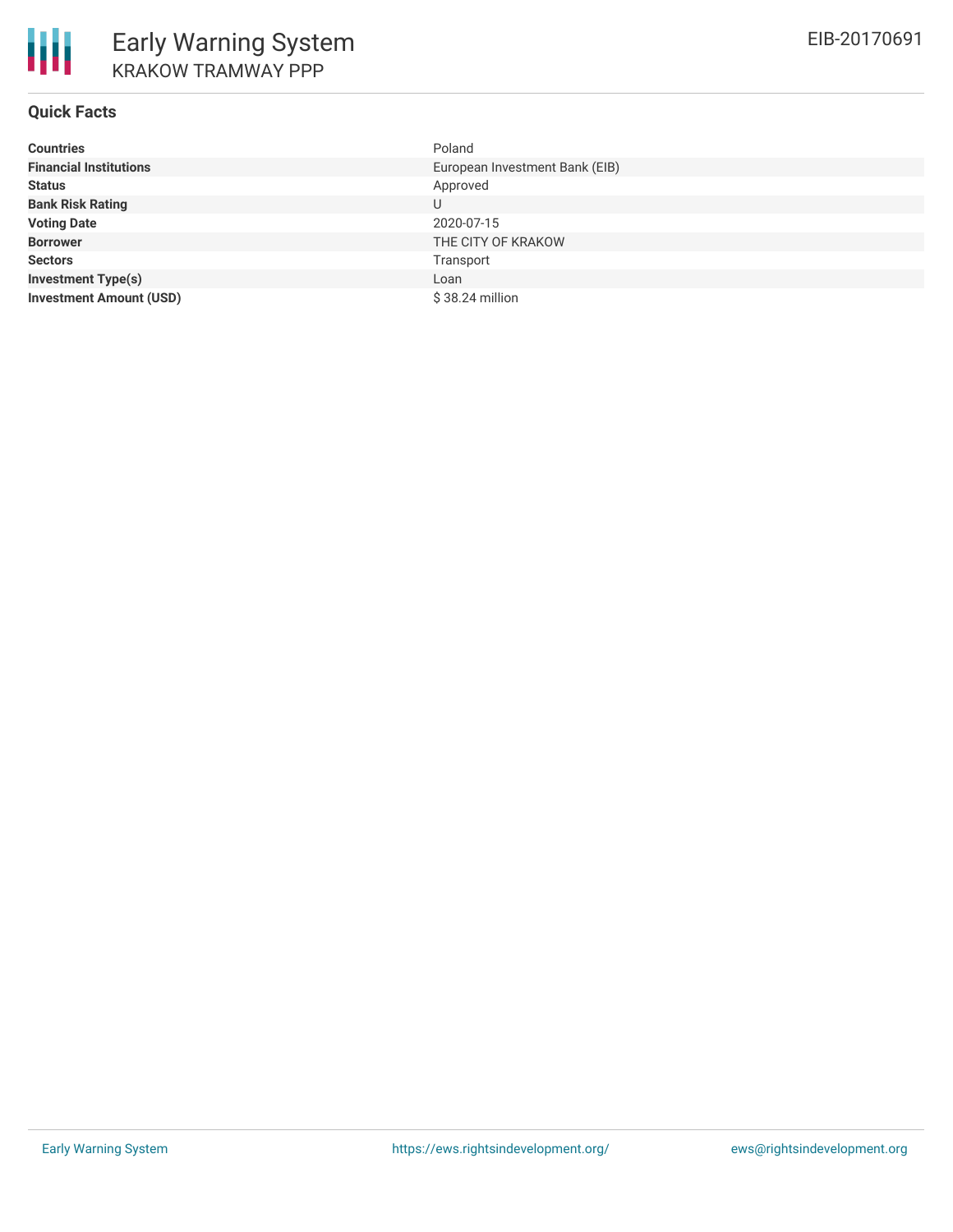

# **Project Description**

The project will finance the construction of a new tram line with a total length of ca. 4,5 km, which will extend the total length of tram lines in the City of Krakow.

The project falls under Annex II of the Environmental Impact Assessment (EIA) Directive 2011/32/EU as amended by Directive 2014/52/EU, according to which the need for a full EIA is decided either on a case-by-case basis by the Competent Authority or on a pre-established criteria set by the Member State.

Compliance with EU Directives on the environment, including EIA Directive 2011/92/EU, SEA Directive 2001/42/EC, Habitats Directive 92/43/EEC and Birds adjacent projects (Directive 2001/42/EC) will be checked during the appraisal. The closest Natura 2000 site (Laki Nowohuckie) is located 3.2km from the site. Impact on this site as well as compliance with Habitats and Birds directives will be checked at appraisal.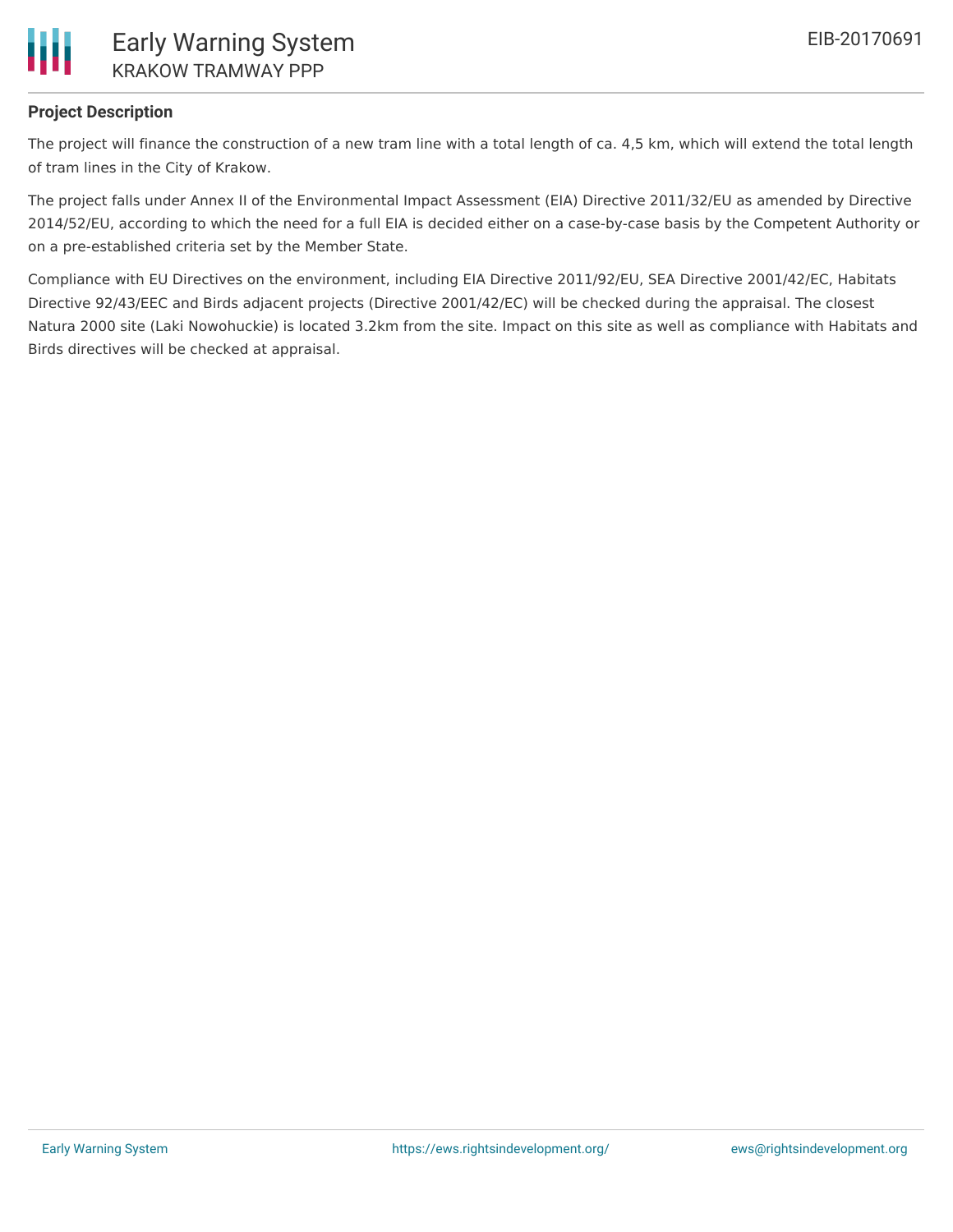## **Investment Description**

European Investment Bank (EIB)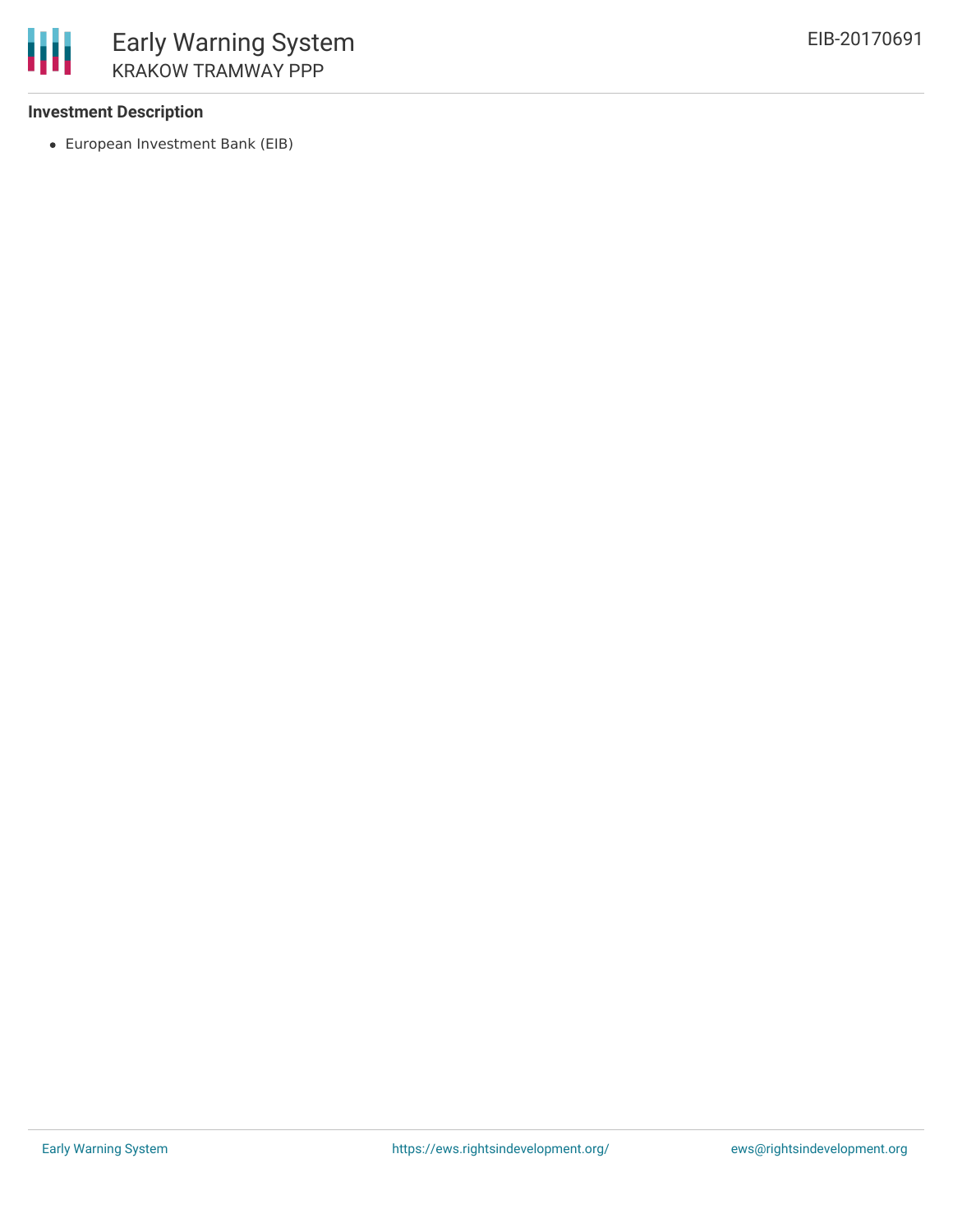## **Contact Information**

No project contacts available at the time of disclosure.

The EIB Complaints Mechanism is designed to facilitate and handle complaints against the EIB by individuals, organizations or corporations affected by EIB activities. When exercising the right to lodge a complaint against the EIB, any member of the public has access to a two-tier procedure, one internal - the Complaints Mechanism Office - and one external - the European Ombudsman. A complaint can be lodged via a written communication addressed to the Secretary General of the EIB, via email to the dedicated email address complaints@eib.org, by completing the online complaint form available at the following address: http://www.eib.org/complaints/form, via fax or delivered directly to the EIB Complaints Mechanism Division, any EIB local representation office or any EIB staff. For further details, check:

http://www.eib.org/attachments/strategies/complaints\_mechanism\_policy\_en.pdf

When dissatisfied with a complaint to the EIB Complaints Mechanism, citizens can then turn towards the European Ombudsman. A memorandum of Understanding has been signed between the EIB and the European Ombudsman establishes that citizens (even outside of the EU if the Ombudsman finds their complaint justified) can turn towards the Ombudsman on issues related to 'maladministration' by the EIB. Note that before going to the Ombudsman, an attempt must be made to resolve the case by contacting the EIB. In addition, the complaint must be made within two years of the date when the facts on which your complaint is based became known to you. You can write to the Ombudsman in any of the languages of the European Union. Additional details, including filing requirements and complaint forms, are available at: http://www.ombudsman.europa.eu/atyourservice/interactiveguide.faces